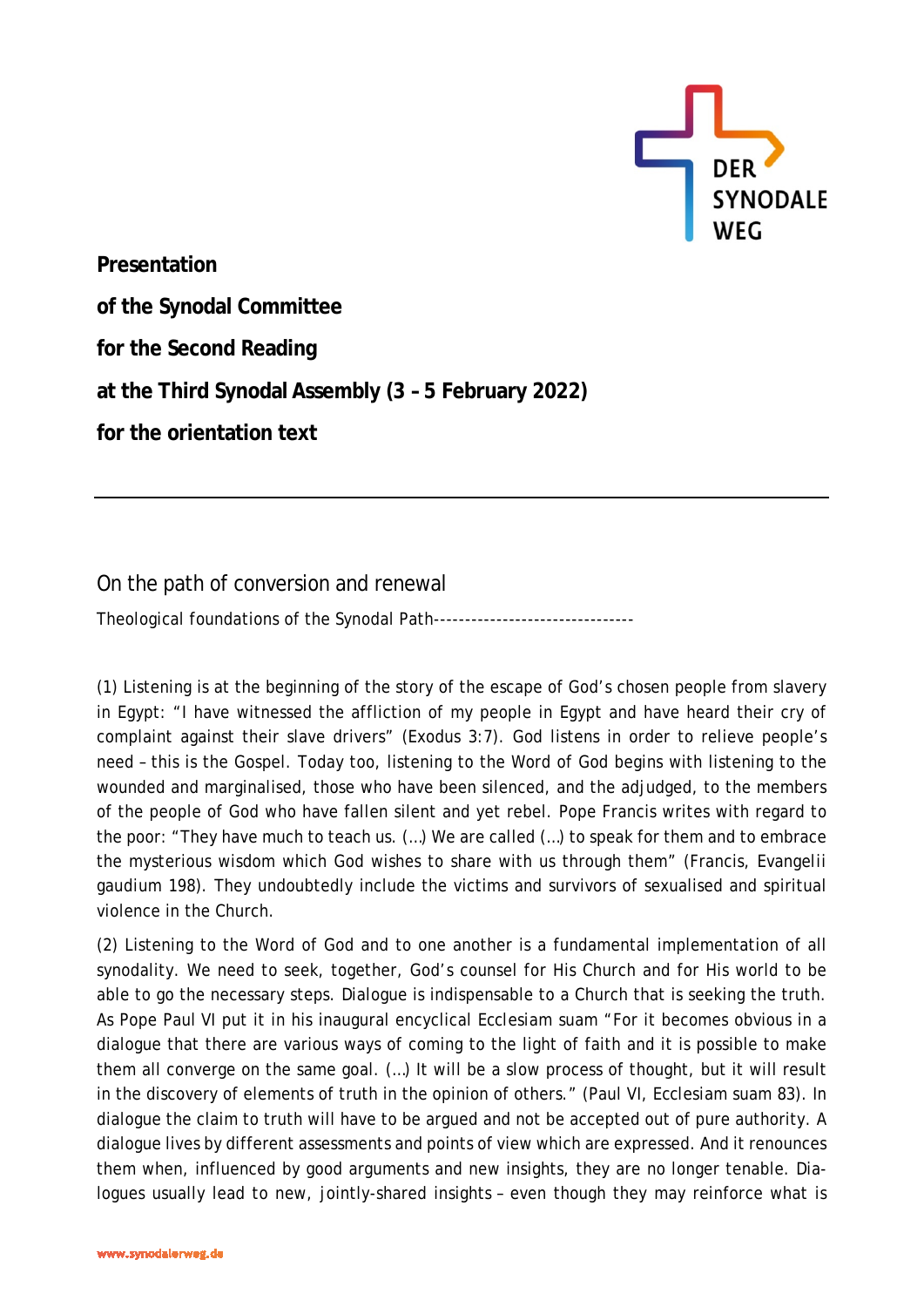tried-and-tested with fresh plausibility. But dialogues also teach us to live with what is foreign and incomprehensible and to endure a dissent that cannot be resolved (cf. Second Vatican Council, *Gaudium et spes*/GS 43, 10, also 75,5). Last but not least: Genuine dialogue does not stop at talking - it leads to decisions and to action that takes account of the new insights.

#### **I. Finding our way along the Synodal Path**

(3) The Synodal Path is a dialogue carried out in an attitude of faith, leading to listening and seeing, to judging and acting. It starts during the crisis of the Church, which has been analysed by the MHG study. It must especially listen to the voice of those who are affected by abuse of power and sexualised violence. It develops from the assessments and points of view of all members of the Synodal Assembly. It needs a readiness to open up to new insights and to permit itself to be defined by them. It also lives from regularly seeking dialogue with new people and groups, within and outside the Church. The bishops are important participants in the discourse. They exercise the ministry of unity within their diverse local churches but they also constitute an essential link to the universal Church and to the Bishop of Rome. Their task is to listen to what "the Spirit says to the churches" (Revelation 2:7 and frequent other mentions). This makes it all the more important that everyone on the Synodal Path has a say and can take part in decisions, not only those who hold a senior office in the Church.

(4) The Synodal Path needs a reliable orientation. The Church must face up to her history and open up to the future. She needs new impulses to rediscover the Gospel. She needs new forces and alliances to help her draw practical conclusions. Without God's help, the Church is lost. It is in God's strength that she knows herself to be challenged not to suppress systemic abuses of spiritual power, but to fight against them, and not to squander the resources of faith, but to use them in a sustainable manner.

(5) Listening to the Word of God together demands that answers should be found to the pressing questions of the time, to pressing questions of faith, and to pressing questions of the Church. There are conflicts as to which are the right questions and answers; but there is a way and a possibility to dispute in fairness, to seek truth in the position taken up by one's opponent, and to work together to find a convincing solution which does not divide but unifies, and which leads not to the past, but to the future.

(6) The search for orientation requires theological clarity. The task of theology is to open up the sources of faith from which motivations emerge for the conversion and renewal of the Church. It is essential for the voice of the entire people of God to be heard; in particular there is an "option for the poor", which in turn is derived from the Gospel itself (Pope Francis, Congresso internazionale per 40A° anniversario Conferenza Episcopato Latinoamericano a Puebla on 3 October 2019).

(7) The task of the orientation text consists in clarifying the theological foundation for successful work in the Forums, and it serves the entire Synodal Path of evangelisation. The Forums deal with "Power and separation of powers", "Priestly existence", "Women in ministries and offices in the Church", as well as "Life in succeeding relationships". The orientation text cannot preempt each topic, regulate each conflict, or cover all the details that need to be addressed in the four main fields of the work of the Synodal Path. But it can make clear the fundamental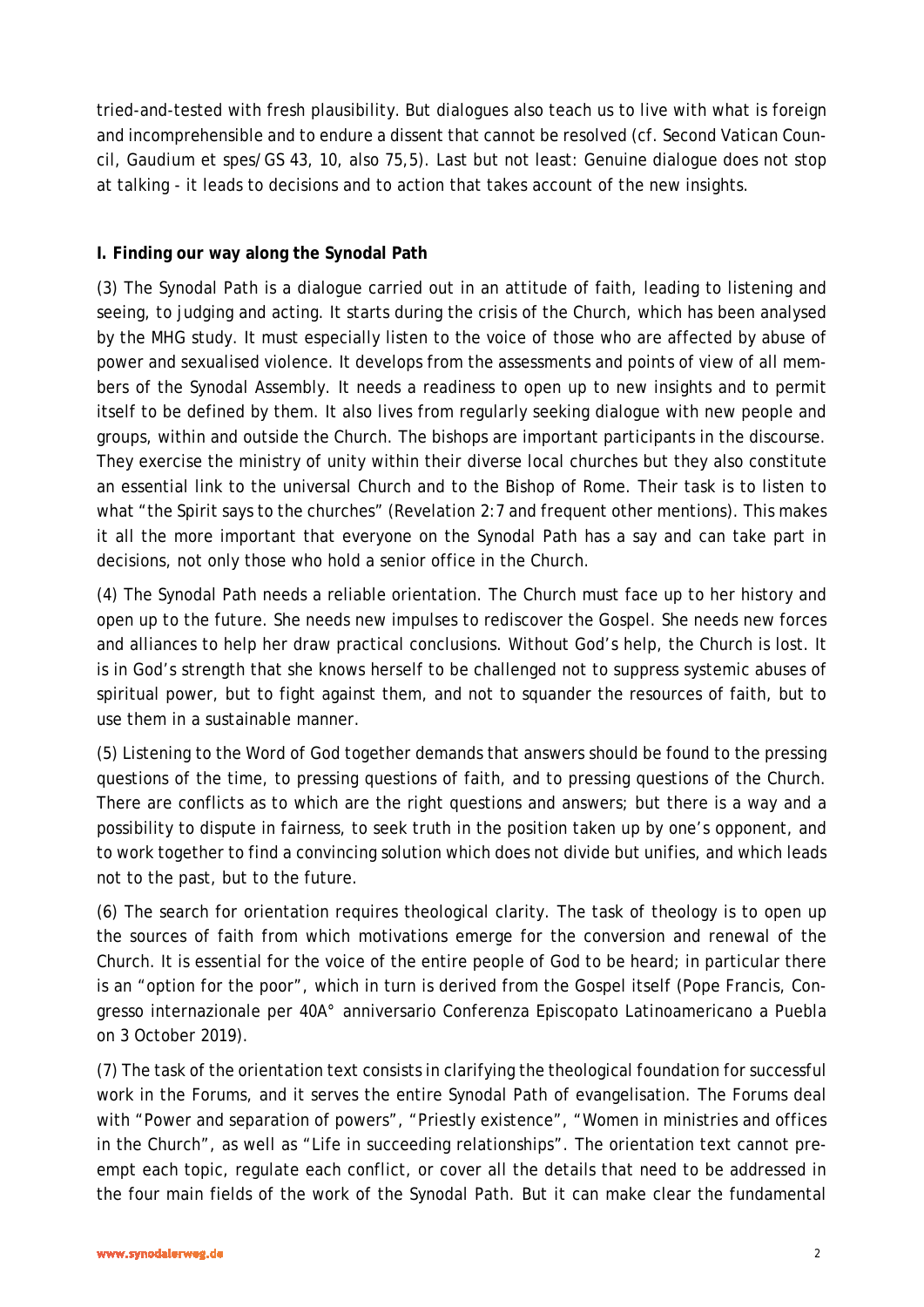situations in the understanding of revelation, in the Church's mission, and in the quality of theological debate, so that these can be built on later.

(8) The Synodal Path needs spiritual guidance as well as theological discussion. There is no Synodal Path without worship and prayer. There is also none without deliberation and decisionmaking. The arguments for and against must be exchanged fairly. As long as human rights are respected, there should be no prohibitions of thought and speech, no fear of sanctions or discrimination. Decisions must be well-founded. They must be followed by actions.

### **II. Rediscovering and reconnecting the places and times of theology**

**(**9) Theology feeds from sources that are formative for the life of the whole Church. These sources are "places" of theology *(loci theologici)*, but they are also "times" of theology, which always make it possible to discover the "today" of the voice of God (Psalm 95:7; Hebrews 3:7). It can be recognised at these places and in these times what God wishes to say to people by human means, and what people hear in faith as the Word of God. It is important to precisely define these places and times, to differentiate and determine their status, and to precisely clarify their interrelationships. They are found in the celebration of faith, in the proclamation of the Gospel, and in serving one's neighbours in the midst of the world. The Church applies the principle *Lex orandi – lex credendi:* She believes what she celebrates in worship. The Church knows of the internal link between the content of faith and the manner of faith (*fides quae* and *fides qua).* She also knows in faith that works of grace and justice are the touchstones of her acts: "Be doers of the word and not hearers only, deluding yourselves" (James 1:22).

(10) The most important "places" of theology include Holy Scriptures and tradition, the signs of the time, and the sense of faith of the people of God, as well as the Magisterium and theology. No place can substitute the other places; they all need the mutual distinction and association, mutual affirmation and restriction, mutual opening up and discussion. All these "places" need to be rediscovered and relinked in each time anew so that God's faithfulness to His promise has the power to renew the Church's faith from one generation to the next. Each of these places has a surplus of promise at each time which cannot be reduced by other "places" and other "times", but indeed strengthened. No place can substitute or dominate the other places; no time can substitute or dominate another time. On the contrary, there is a need to interlink the "places" and the "times" of faith in order to find an orientation and to grow in faith.

(11) The orientation text starts with "Scripture and tradition" in order to describe the basic, seminal testimonies of faith. It speaks of the "signs of the time", making it possible to recognise the "Kairos", the opportunity of the present, (Luke 16:9), and of the "sense of faith of the people of God", which "cannot err in matters of belief" under the promise of the Spirit (Second Vatican Council, *Lumen gentium* 12). The orientation text places the "Magisterium" and "theology" in a mutual context in order to designate their different responsibilities and at the same time their joint mission, namely to serve the truth of faith which lies in God's salvific word.

(12) Discovering and linking the places and times of theology here and today is an expression of faith which unifies and liberates the entire Church in listening to the Word of God. This is the Biblical experience of God, rooted in the hope of Israel: "Your word is a lamp for my feet, a light on my path" (Ps 119:105).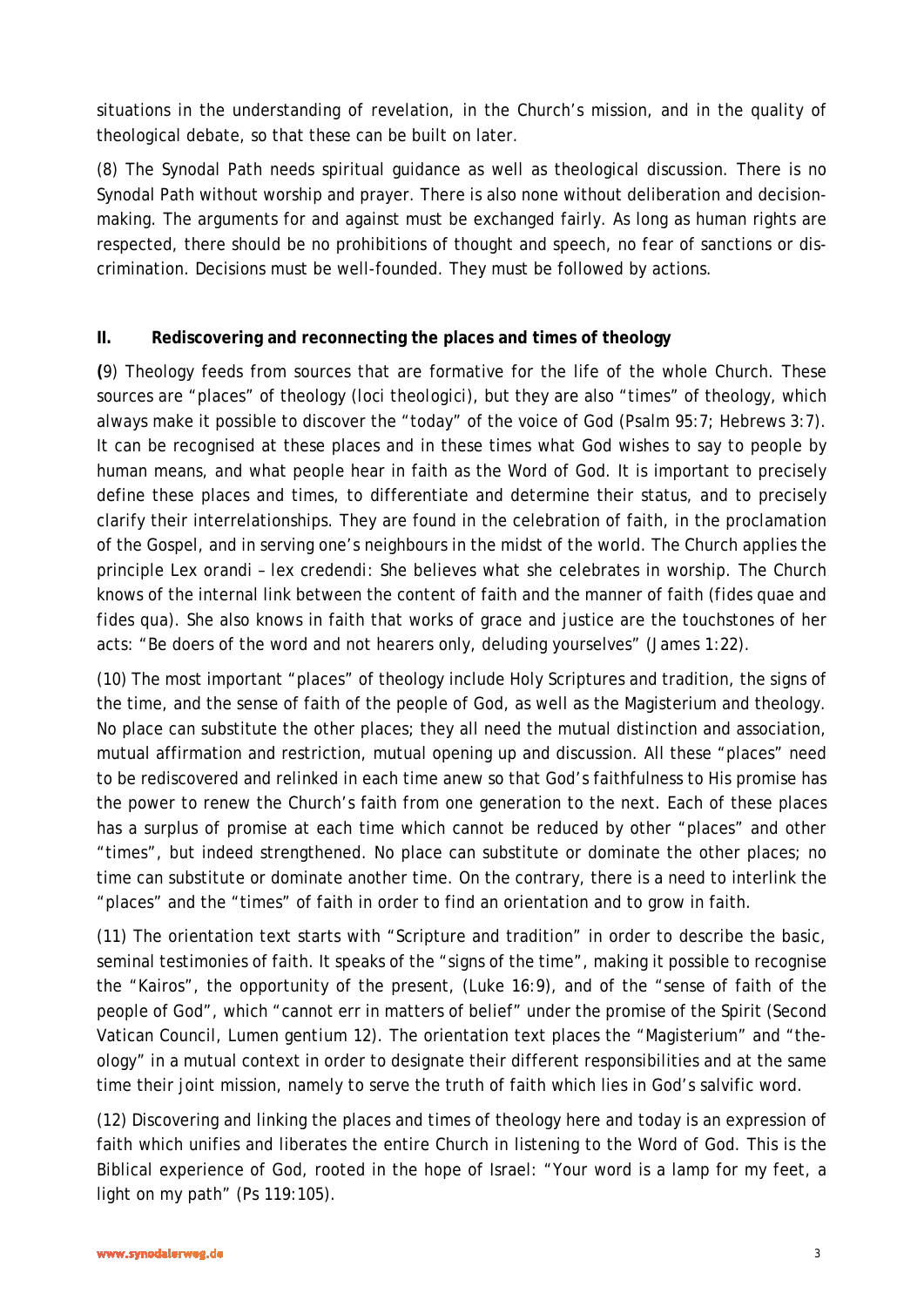### **Opening up scripture and tradition**

(13) The witness of Holy Scripture as the highest guiding principle (Second Vatican Council, *Dei verbum*/DV 21) and of living tradition are fundamental and landmark for the Church. The Synodal Path also takes its measure from them. Everyone taking this Path permits themselves to be approached by this witness in order to hear the Word of God, read the signs of the time, and participate in the sense of faith of the people of God. The Bible provides orientation for the life of today. Asking for the guidance of God's Spirit to carry on the tradition of faith in the unity of the Church overarches the entire Synodal Path.

(14) Scripture and tradition are much more than standards to be observed; they enable a belief in God's love for all His creatures. The Bible tells the story of how people discovered God's love, justice and grace in the history of Israel, in the mission of Jesus, and on the paths of the young Church. Tradition makes it clear that God's journey with people is continued in each generation because the people of God can trust in him "at all times" (Psalm 62:9): He says "Yes" to all his "promises" (2 Corinthians 1:20).

(15) It is essential that the Catholic Church not play Scripture and tradition off against one another, but that she communicate them together, and be open to all the different voices speaking as human witnesses of the Word of God. On the one hand, Scripture itself is a tradition because it has been formed in the living tradition of the Church, which is rooted in Judaism. On the other hand, tradition only transmits the Word of God when it forms itself "in accordance with the scriptures" (1 Corinthians 15:3-4). The meaning of Scripture reveals itself in tradition, and the meaning of tradition reveals itself in Scripture. It is therefore necessary to read and interpret the Holy Scripture in the light of tradition, and tradition in the light of the Holy Scripture. This can only succeed in the community of the faithful, and in connection with all people of good will.

# *The Holy Scripture fundamentally testifies to the living God who creates, sustains and redeems people.*

(16) The Bible testifies to the formative "beginning" that God makes by saying his word again and again (Hebrews 2:3). Therefore it takes on a special significance with and towards the tradition as a fundamental witness to the Word of God. Greek Church Father Gregory of Nyssa describes the Holy Scripture as "a sure truth criterion for each teaching" (*Contra eunomium* 1:315). Read in the spirit of God, the Holy Scripture is the "guide" that lends orientation to the life and mission of the entire Church, also today and tomorrow (DV 21).

(17) The Holy Scripture is a constantly bubbling source of renewal in faith, a criticism of wrongdoing, an encouragement to attain freedom, a hope for redemption, and an invitation to love and to seek justice. The Bible is a living organism, inspired by God and written to give a voice to the poor, to comfort all who mourn, to free the captives and to make space for God's grace – always "today" (Isaiah 61:1-2; Luke 4:18-19). The Bible stands for faith in God, love for one's neighbour, and hope of renewal which imparts a foretaste of redemption.

(18) The Bible is however also a book that many people find difficult to access. It is written in the language of a bygone age. It reflects a worldview that has perished. It contains a wealth of scriptures whose significance and context trigger questions and attract criticism. It is misused again and again to exercise dominion over others. This makes good explanations all the more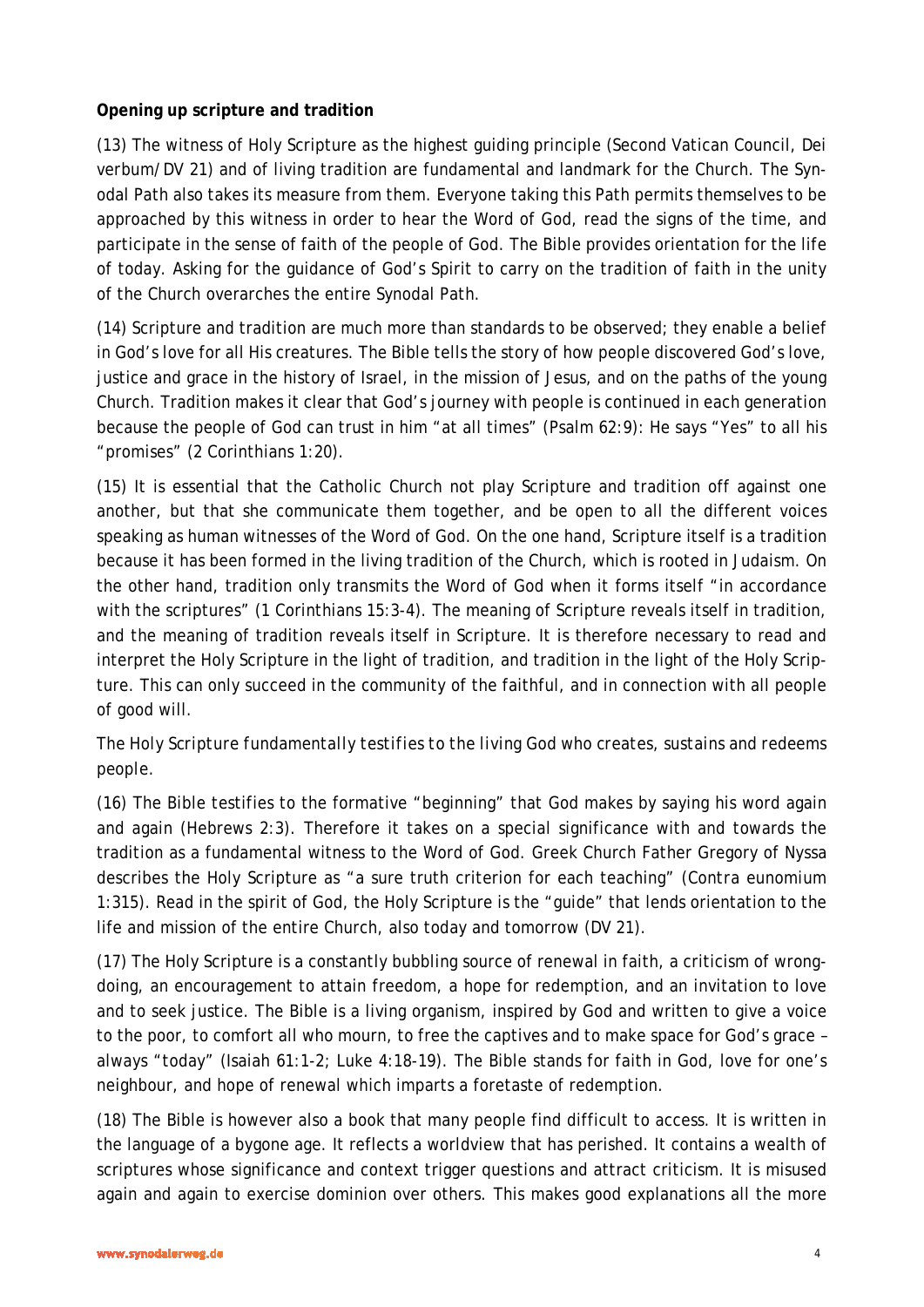important. Whoever believes never remains stuck to the letter of the Bible, but seeks to breathe the "Spirit" that "gives life" (2 Corinthians 3:6).

**(**19) The Holy Scripture fundamentally reveals how faith comes into being and reveals itself. The Christian Bible reaches from Creation through to the end of the world. It starts with God, who speaks (Genesis 1), and ends with a blessing for all (Revelation 22:21). The rainbow becomes the sign of a Covenant which God establishes with all of humankind (Genesis 9:13). The Bible calls to mind the lasting mission of Israel, the flight from Egypt (Exodus 12-15), God's revelation at Sinai (Exodus 19-40). It lends a voice to wisdom and prophecy. According to Luke, Mary testifies that God is on the side of poor: "He has thrown down the rulers from their thrones but lifted up the lowly" (1:52). The New Testament sharpens the memory of Jesus, who in His birth, life and death, as well as in his resurrection, reveals God's unending nearness to people (Mark 1:15), His court ruling over sin (Matthew 25), His seeking for "what was lost" (Luke 19:10) and His imparting life "more abundantly" (John 10:10). The New Testament shows the awakening of the young Church which will gather people for faith among all the peoples: "There is neither Jew nor Greek, there is neither slave nor free person, there is not male and female; for you are all one in Christ Jesus." (Galatians 3:28). The Bible brings together all who believe in Jesus Christ, with their Jewish brothers and sisters in faith. It promotes friendship with Jesus (John 15:12-17). It communicates the promise of Jesus Christ to remain on the path in the midst of His Church "until the end of the age" (Matthew 28:20).

(20) The Bible is the record of God's revelation. The faith of the Church entails a conviction that the books of the Bible teach the "truth which God wanted put into sacred writings for the sake of salvation" (*Dei verbum* 11). In this declaration, the Second Vatican Council invokes the New Testament: "All scripture is inspired by God and is useful for teaching, for refutation, for correction, and for training in righteousness, so that one who belongs to God may be competent, equipped for every good work" (2 Timothy 3:16-17).

**(**21) The Bible reveals in a variety of ways the unity of faith without which there is no diversity, and the diversity of faith without which there is no unity (Romans 12:1-8). The Canon brings together a chorus of voices lending expression to the search for God in different languages, with different tones, and in far-reaching visions of the future, expressing joy in God and questions about God, but also doubt about God, struggling with God, and again and again astonishment about God. The multifaceted nature of the texts creates a vociferous choir singing the melody of the Gospel in all its highs and lows: with all the harmonies and dissonances which belong to people's lives "through all eternity" (1 Chronicles 16:36), in the fundamental attitude of the God-given "hope of being restored to life by him" (2 Maccabees 7:14).

(22) People use human words in the Bible in order to give witness to the Word of God. They heard it and wrote it down in their times and at their place in order to enable people in all times and in all places who read, meditated and studied the Holy Scripture to hear God's comforting, liberating word. Saint Augustine put it as follows: "God speaks through people in a human manner by speaking thus, by seeking us" (Augustine, *De civitate Dei* XVII 6:2). This suspense between God's Word and human words ensures that the meaning of the Holy Scripture can never be exhausted, but always newly discovered.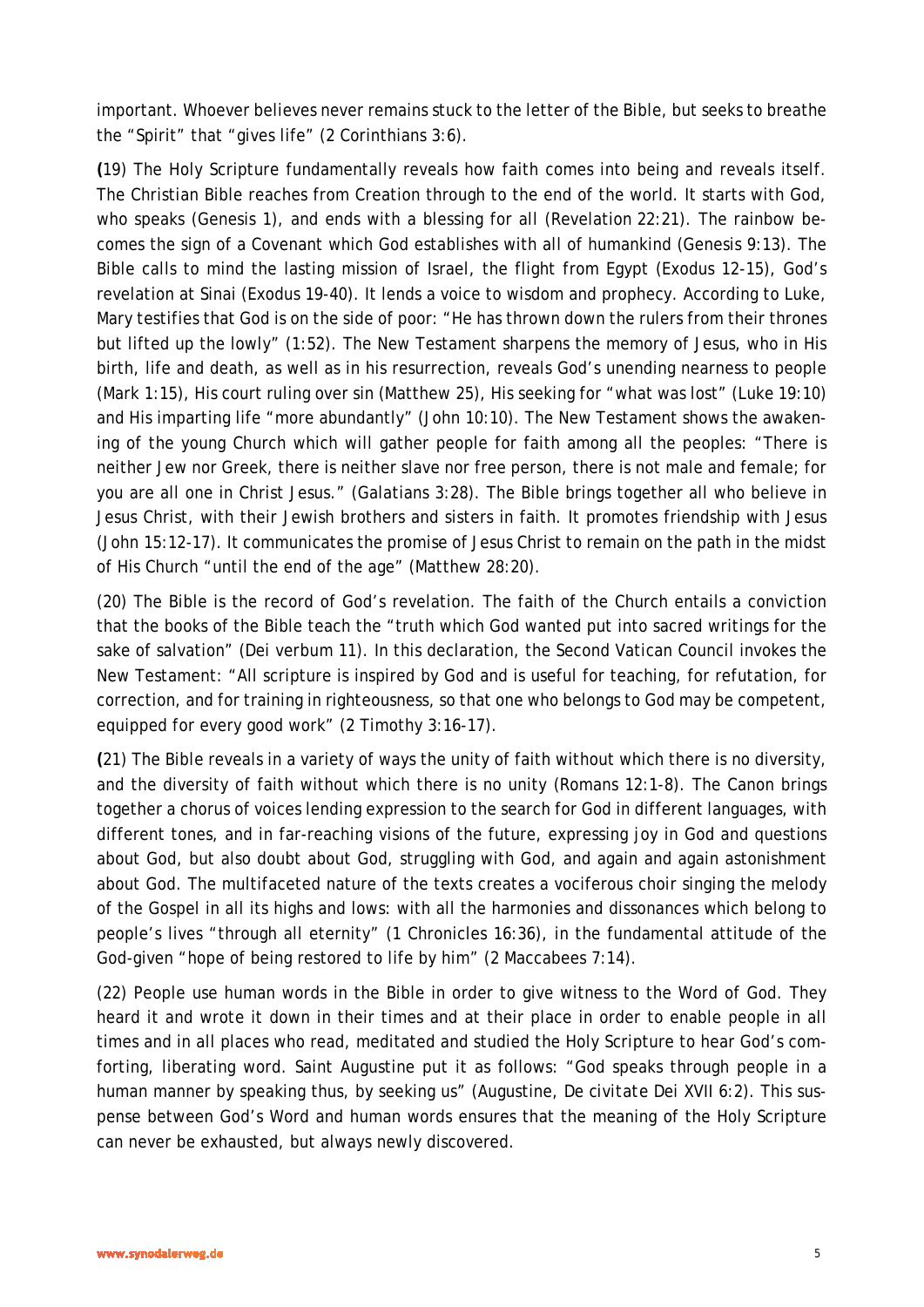(23) The Bible does not dictate the worldview, the gender roles, the values of Antiquity in which it arose. Rather, it penetrates and changes the prevailing conventions in order to create space for God. The Bible is also tied to an epoch in these processes of change. But it leads along the path towards opening up the freedom to be filled with life in faith, in each time (Galatians 5:1- 13). The Bible has thus lost none of its topicality and relevance. Its witness for the Gospel must however be defended again and again against attempts to use the Bible to hamper, dominate and discriminate against people who believe and live differently than according to the norms of the Church or to fundamentalist ideas, which claim to be guided by the Bible.

(24) Any reform of the Church worthy of its name is measured against the Holy Scripture. The Bible does not provide a pattern that one only needs to copy, but gives impulses and sets criteria when it comes to walking along new paths and mastering new challenges. The Holy Scripture is not a wall into which we collide; it is a compass to take new paths with God's help. It encourages us to engage in creativity and criticism, to discover the old and explore the new. As Pope John XXIII put it: "It is not the Gospel that changes, but we who begin to understand it better" (*Apoftegma*, 24 May 1963).

(25) The Bible must be interpreted in such a way that the salvific power of the Gospel can be proclaimed. This salvific power is faith (Romans 1:16-17). The fact that interpretation is possible and necessary is based on the Bible itself: The Torah must be applied, wisdom lived, prophecy embraced. "Let the reader understand" (Mark 13:14). The history of the Church is also a history of interpretation of Scripture which is to impart the literal, spiritual and historical with an upto-date meaning. The goal of interpreting Scripture to always hear God's voice and permit it to enter our hearts "today" (Psalm 95:7; Hebrews 3:7).

(26) The interpretation of the Bible is not arbitrary, but is open to the truth of faith. That is why criteria are needed. They refer not only to the reconstruction of original meanings; they also refer to the discovery of contemporary scriptural meanings. The interpretation must be reasonable in both perspectives; it results from the critique of prevailing views, from the search for alternatives, and from agreeing on common convictions. Especially when it comes to the question of what orientation the Holy Scripture gives today, the interpretation must be open to insights from nature, and from the humanities and social sciences. It is essential to pay attention to the context of Scripture as a whole, and to the connection with the tradition of the Church, but also to the particular perspectives of individual texts (*Dei verbum* 12). It is above all the task of the Church's interpretation of Scripture to make God's Word audible in the many words of the Bible. Holy Scripture does not communicate a conviction that God's Spirit is stuck in letter of the text; rather, Scripture opens itself up as the witness of faith in the breadth of the Spirit which gives life (2 Corinthians 3:6).

(27) The interpretation of the Bible is a concern for all who read the Bible in order to discover God's story in the story of their own lives. It is a concern for the whole Church to find in the Bible the initial, fundamental witness of faith which moves each generation anew. It is a major task for the sermon, for catechesis, and for religious instruction, not only to inform people about the Bible, but to open it up for them for today as God's Word in human language. Interpretation is a matter for theology, the "soul" of which is the study of Holy Scripture (DV 24); theology can provide a scholarly explanation of the Bible from the time of its genesis; and it can recognise how it has been re-read and re-understood, again and again, as time has passed.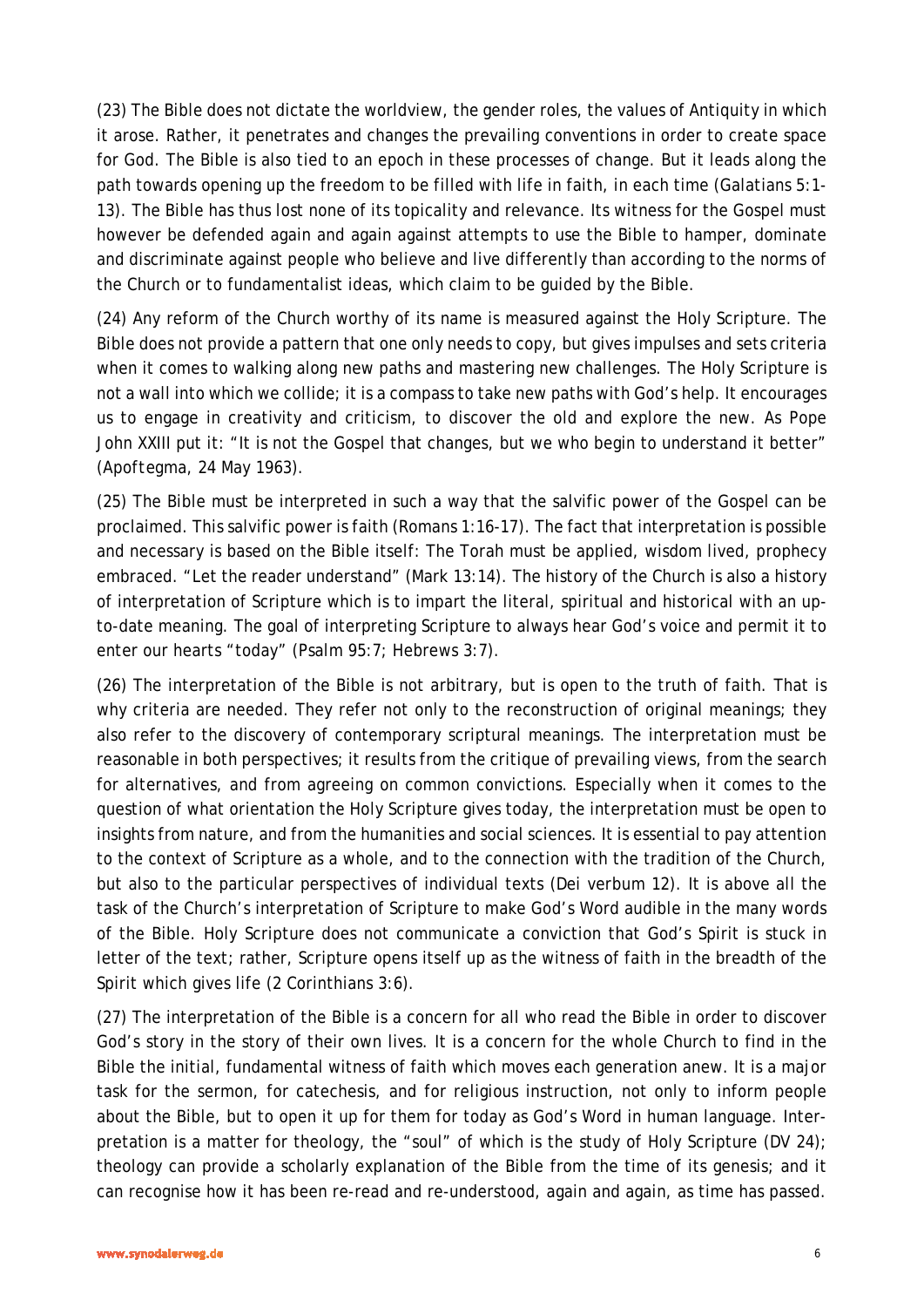The interpretation of the Bible is not lastly a matter for the Magisterium, which however must respect freedom of theological research and put it to use. Its task after the Second Vatican Council is to explain the written Word of God that has been handed down "bindingly (*authentice*)", whereby it is "not above the Word of God", but "serves it" (DV 10). The Magisterium is not the final authority in matters of detail regarding exegesis, or in questions of doubt as to application; its task is rather to testify to the binding nature of the Holy Scripture by ensuring that the "table of […] the word" (DV 21) is richly laid for the faithful, and that God's Word comes to the fore in the interpretation of the Holy Scripture, which is "near" to all those who believe (Deuteronomy 30:14 – Romans 10:8).

# *Tradition testifies to the creativity of the Spirit of God, which leads the Church of all times and places on the path of conversion and renewal.*

(28) God's Spirit leads the Church on her path through time. Tradition is based on the Apostolic proclamation of the Gospel. Irenaeus of Lyon succinctly summed up this certainty of faith in the 2nd century A.D.: "The Lord taught, the Apostles handed it down" (Adversus haereses 4,37,7). The Apostolic tradition hands down the Word of God which is fundamentally given to us in the Holy Scripture in such a way that the Word of God can be perceived in each time and in all places in the human witness to faith: in celebration, in teaching, and in the ministry of faith. As faith is passed on, the successors of the Apostles have a fundamental task to perform: Their ministry consists of recognising and witnessing to the liberating truth of the Gospel so that all members of the Church can grow in faith (Ephesians 4:11-21).

(29) Tradition is not inflexible, it is a living thing. Traditionalism is wrong to only recognise the penultimate phase of church history as binding in most cases, thus curtailing the richness of tradition or forcing it into the corset of a system. As a living value, tradition brings about the unity of the Church, of faith and of baptism (Ephesians 4:4-5), under the guidance of the Holy Spirit, as times change, and in the face of a diversity of cultures. Tradition is founded in the Holy Scripture, and new strength needs to be gathered from the sources, again and again. This should however not be understood in a Biblicistic manner. Tradition develops in the fellowship of the faithful, who celebrate God's mystery, acknowledge God's greatness, and follow God's will. French author Madeleine Delbrêl writes: "We are ready for each upheaval because our time has shaped us in this way, and because Christ must advance at today's pace in order to remain among people" (Frei für Gott, Einsiedeln 1976, 71).

(30) Reforms are an integral part of tradition: Worship changes; doctrine develops; Caritas unfolds. In its dynamism, tradition is the process of repeatedly questioning anew the form of the Church and of faith today in order to always receive and shape her anew as God's gift. The tradition of the Church is open to new discoveries, new insights and new experiences which challenge the traditional faith and demand new answers which serve the growth of the Church, the proclamation of the Gospel, and communion with all people to whom God's grace applies. The philosophy and wisdom of the peoples, science and the arts, were and are inspiring factors for further development and for the ever-new unfolding of tradition. Prophetic voices are found not only within but also outside the Church. People's living conditions and attitudes change over time; these changes are shaped by tradition, and also help to shape tradition.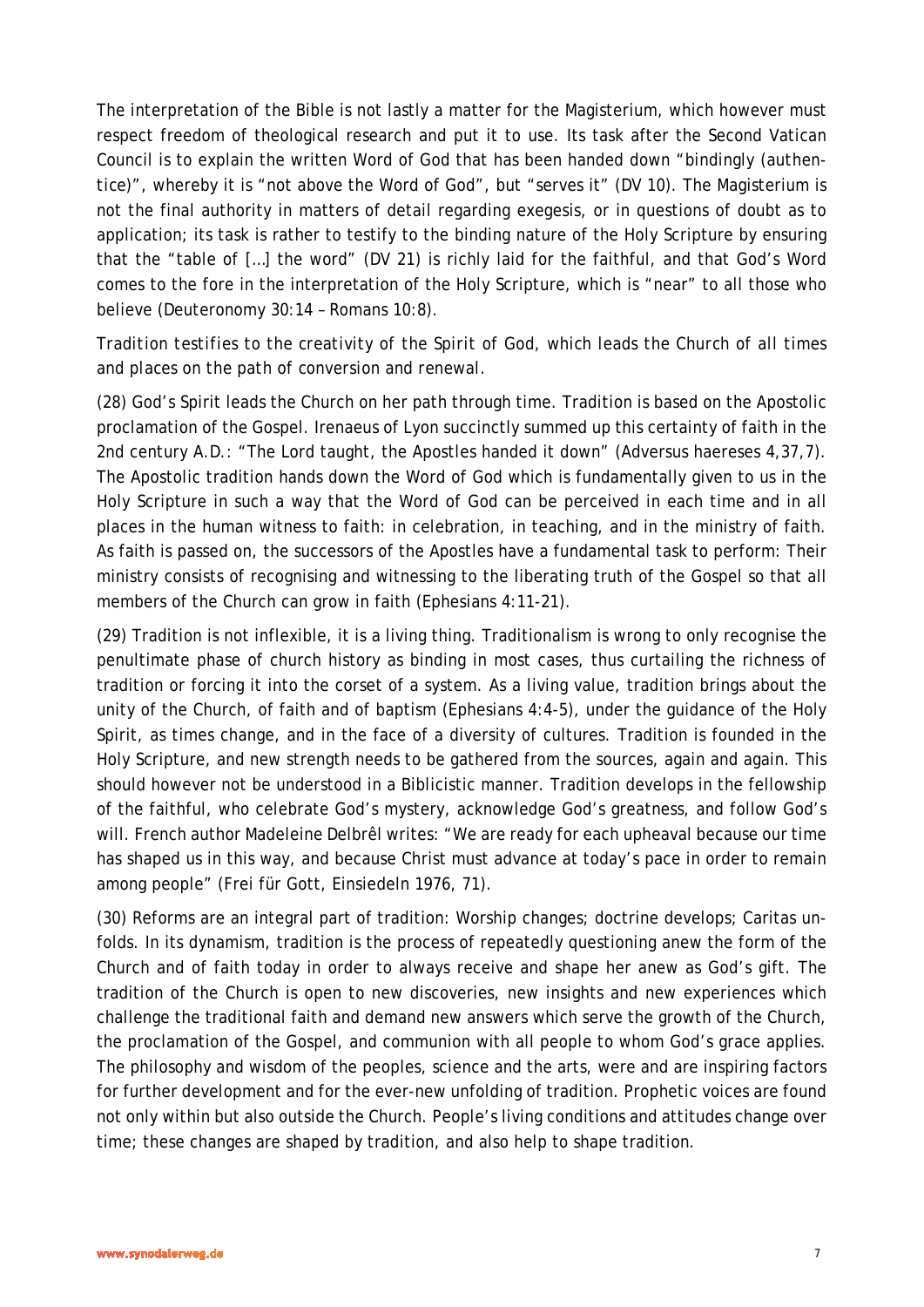(31) The tradition of the Church is polyphonic and diverse. It develops in the course of time. With regard to the worldwide Church, there is a wealth of forms in the East, in the South, in the West and in the North that lend expression to a catholic faith in different ways: through languages and rites, through liturgies and through the law via forms of community life, and through initiatives to see to it that poor are put first. The Catholic Church is gaining depth and breadth through ecumenical dialogue.

(32) In amongst the abundance of phenomena, in the contradictions of the times, and in the controversies regarding the right path, criteria are needed in order to recognise the tradition which is able to faithfully hand down and continually rediscover the Word of God. These criteria cannot be reduced to particular manifestations, rites or structures. Rather, it is God's Word itself that constitutes the tradition. No human being may claim to possess this Word of God, but all the faithful are called upon to hear it and to bear witness to it (Romans 10:17). It is crucial to promote love for God (Dt 6:4-5), which is shown in love for the neighbour (Mk 12:28-34). Wherever the "philanthropy" of God is shown in the lives of people (Tit 3:4), the tradition is alive.

(33) With regard to the Second Vatican Council, a distinction can be made between tradition and the traditions which are very important and helpful in faith for people of a specific time and culture, but are not generally widespread, are not passed on from one generation to the next, but can certainly also be recognised as a narrowing, as an exaggeration or fixation on a particular constellation. Tradition per se does not exist without *the* many traditions, but only within them; but a critique of tradition per se is required so that tradition per se can be recognised in traditions and from traditions. This forms part of the constant reorientation of the Church towards witnessing the Holy Scripture in light of the signs of the time.

(34) The subject of tradition is the people of God itself, which Jesus brings together in His name. The people of God is made up of different members and gifts. The decisive thing is the community formed in faith, from generation to generation, and from place to place. Tradition is therefore inseparable from the sense of faith of the people of God *(sensus fidei fidelium)*: The 'sense of faith' of God's people lends expression to Scripture and tradition: They are recognised and visualised. The sense of faith in turn extends the tradition of the Church in each present time by taking the witness for the Holy Scripture as a yardstick, and interpreting the signs of the time. The promise applies that God's Spirit holds and guides His people in and to the whole truth of the Gospel (John 16:13).

(35) Distinguishing tradition in the multiplicity of human traditions is a task that is already set in the Bible in a different context (Mark 7:8). The Holy Scriptures provide the criteria for evaluation because, read in God's Spirit, they reveal the Word of God in its original meaning, which must be determined anew in any given time. The "signs of the times" indicate the direction in which the tradition must be further developed. In their intuition, the people of God recognise by virtue of the Spirit where the paths of faith run: what to preserve from the past, and what to discard, what to develop further, and what new things to integrate. The Magisterium has the task, in its charism of service, to continually re-open tradition as the source of a living faith, and to protect it from misinterpretation. Theology reflects what tradition is, what has been considered tradition, and what may be considered tradition.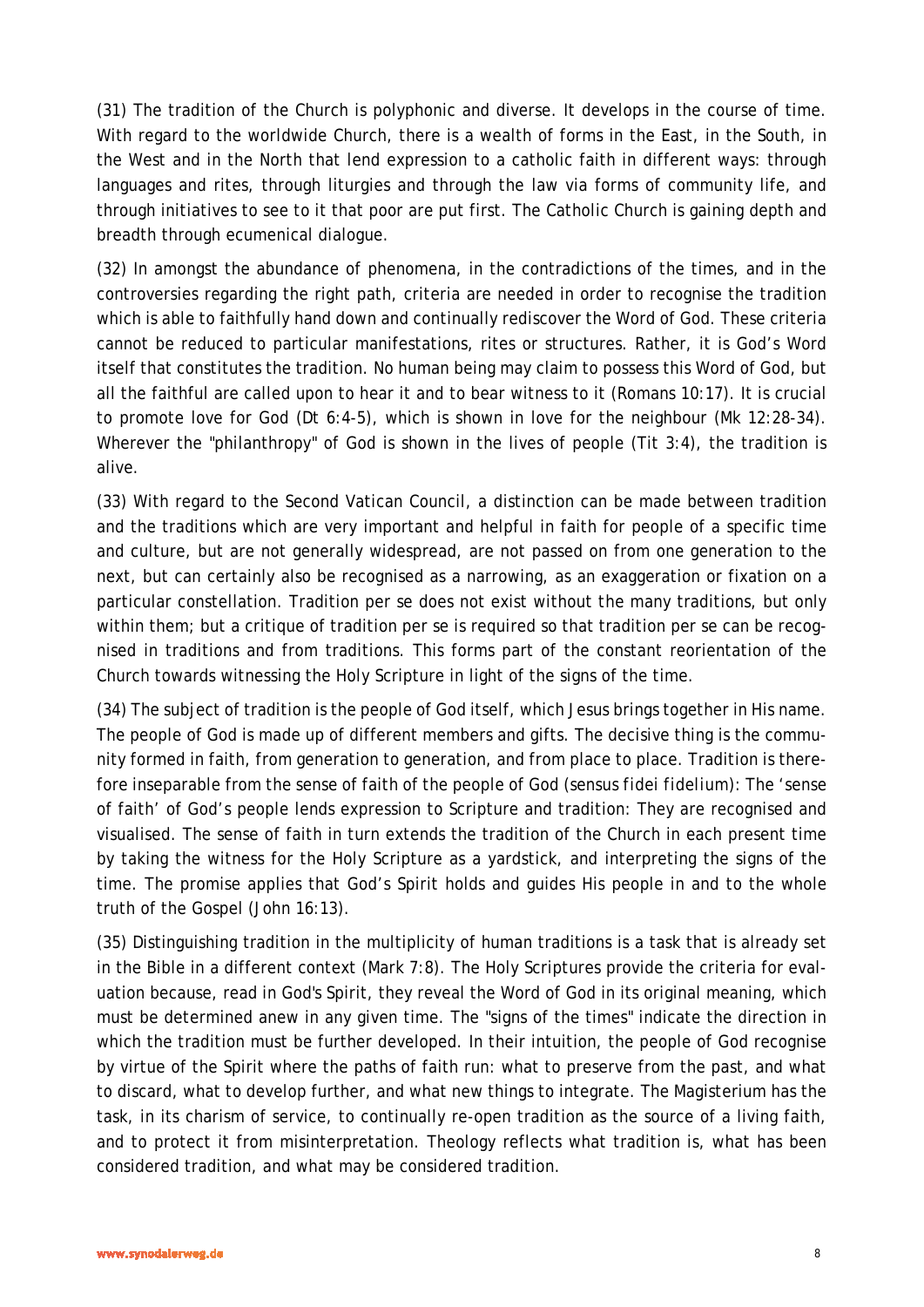(36) The Word of God does not constrain the Church, it liberates her. This is the witness of the Holy Scriptures, which is passed on in tradition. This liberating power must come into effect in the interpretation of the Scripture and of tradition, in the face of all tendencies to attempt to exert power over other people by referring to Scripture and tradition. Thanks to the Spirit of God, Scripture and tradition flow from the written word into the midst of life, and from the past into the present and the future. Scripture and tradition are decisive milestones for the path of conversion and renewal on the Synodal Path which the Church is taking. They make it visible for all who are seeking a meaning, happiness, comfort and strength, as well as solidarity and hope on the paths of their lives.

#### **Exploring the signs of the time and the sense of faith of the faithful**

### *The Church is instructed to interpret the signs of the time in her respective present as places of the salvific and liberating presence of God.*

(37) The Church is tasked with giving witness to the truth of God. She can only do so if, in addition to Scripture and tradition, she also carefully examines and interprets the signs of the time for traces of God's salvific and liberating presence. For the signs of the time open up an important gateway to discover God in the people's history and present. This will enable the Church to adequately answer the pressing questions about the meaning of human life for the present and for the future.

(38) The Second Vatican Council again raised awareness of the importance attaching to the 'signs of the time' in its pastoral constitution *Gaudium et spes*. The Council mentions such signs of the time by name (GS 4): the epochal changes in all areas of people's lives, and in all parts of the world; the crisis of growth, which on the one hand helps some people to attain high levels of prosperity, whilst keeping others trapped in "hunger and poverty"; "Never before has man had so keen an understanding of freedom", whilst at the same time "new forms of social and psychological slavery make their appearance." Pope John XXIII also identified hopeful signs at the time of the Council, namely "improvement in the economic and social condition of working men"; people growing together to form a "human family" which will soon no longer know foreign domination; and not least the growing participation of "women in public life". In these and similar 'signs of the time', people discover what is actually meant by truth, justice, charity and freedom. What is more, they attain "a better knowledge of the true God – a personal God transcending human nature" (John XXIII, *Pacem in terris* 40-45). The 'signs of the time' are places and occasions where God is newly present on each occasion and communicates His counsel (*Gaudium et spes* 11).

(39) The signs of the time stand for moments in which something significant reveals itself and forces one to make a decision. They stand for a *window*, a *momentum*, a *Kairos.* This places all of the signs of the present time on a Biblical foundation (Lk 12:56): The time fulfils itself with the coming of Jesus of Nazareth: The "kingdom of God is at hand" (Mk 1:15). The life and destiny of Jesus are *the* incarnate signs of God's salvific and liberating nearness in the past, present and future of humankind. Such signs of the time must therefore never remain without consequences. Jesus Christ already calls to conversion and discipleship in the face of the fulfilled time. Today's signs of the time must therefore at least make us reflect; at least interrupt our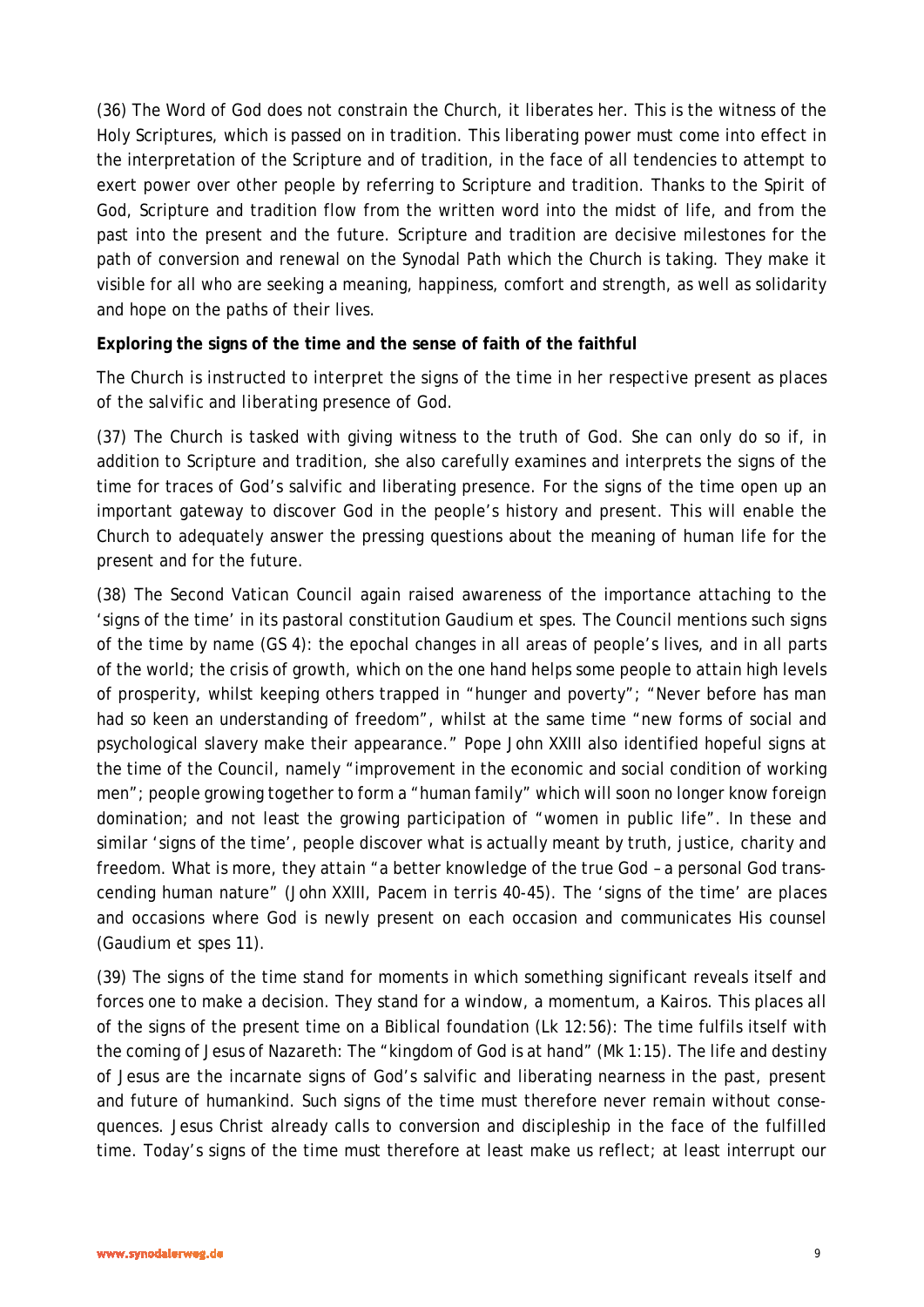habitual thinking and actions; at least make us consider new beginnings, also in the life of the Church.

(40) All the signs of the time admittedly still have to be interpreted in order to discover God's presence in them and to decipher His counsel. They must be distinguished in the abundance of historical and societal phenomena, and determined in terms of their significance for faith and the Church. Only in this way can orientations be gained for personal and societal life, or indeed for the life of the Church. The light of hope might be visible at the end of the tunnel for the "improvement in the economic and social condition of working men", or the participation of "women in public life". The crisis of growth, or the simultaneity of freedom and new forms of slavery, on the other hand, undoubtedly make the ambiguity of many signs of the time just as obvious. At the same time, they can point to both the salvific and to the unholy. The signs of the time must therefore be identified. What is the salvific in which God's will is made known? And what is the unholy which must be overcome in the light of the Gospel, that is in the light of the salvific and liberating nearness of God?

(41) This distinction is not new. The Scriptures of the Bible also call for the "discernment of spirits" (1 Cor 12:10), and warn against "false prophets" (1 John 4:1) who lead astray. The signs of the time must be interpreted and discerned in the spirit in which God's presence became flesh, became incarnate in the midst of humanity: in the life and work of Jesus Christ. His physical departure from the circle of His disciples does not by any means signify that He is absent. On the contrary, He himself sends the assistance of His Spirit (John 16:7-8). His spirit helps to distinguish and recognise the sinful from the righteous, the unholy from the holy, and the "authentic signs of God's presence and purpose" (*Gaudium et spes* 11). If this is successful, the 'signs of the time' also prove to be instances in which faith becomes known and is witnessed.

(42) Recognising the signs of the time in the power of God's Spirit, and interpreting them in the light of the Gospel, requires an interplay between all further places and sources of faith. The Holy Scripture opens up a view of criteria which result from the distinction between true and false prophecy. Tradition proves that the discernment of spirits has always been a task for the faithful and for the Church – under changing conditions, and with varying success. The sense of faith of the faithful displays a high level of expertise through their nearness to people's everyday world. The Magisterium pays attention to consistency and connectivity to the confession of faith. And theology ensures the connection to the insights that must flow into the discourse of the sciences in the interpretation of all the signs of the time.

(43) The outcry of the victims of sexualised violence is a true sign of the time. The outcry draws attention to a terrible evil – namely, decades of violence in which priests, religious and other employees abused their spiritual and administrative power over children and juveniles as well as over adults, and especially women. The outcry of the victims is however also a sign of salvation: the protest of the survivors opposes the system of sexualised violence. It forces the Church into a salutary crisis of purification. It forces her as a whole to engage in conversion (*Lumen gentium* 9). Listening to this outcry and following it up by taking action through the courageous renewal of the Church's life can itself become a sign of the time. It becomes a place to give witness to the Christian faith. The sign of the time making the outcry of the victims of sexualised violence effective is not inconsequential. It brings into focus other questions of the life of the Church that in some cases have been open for a long time: the question of power and the desire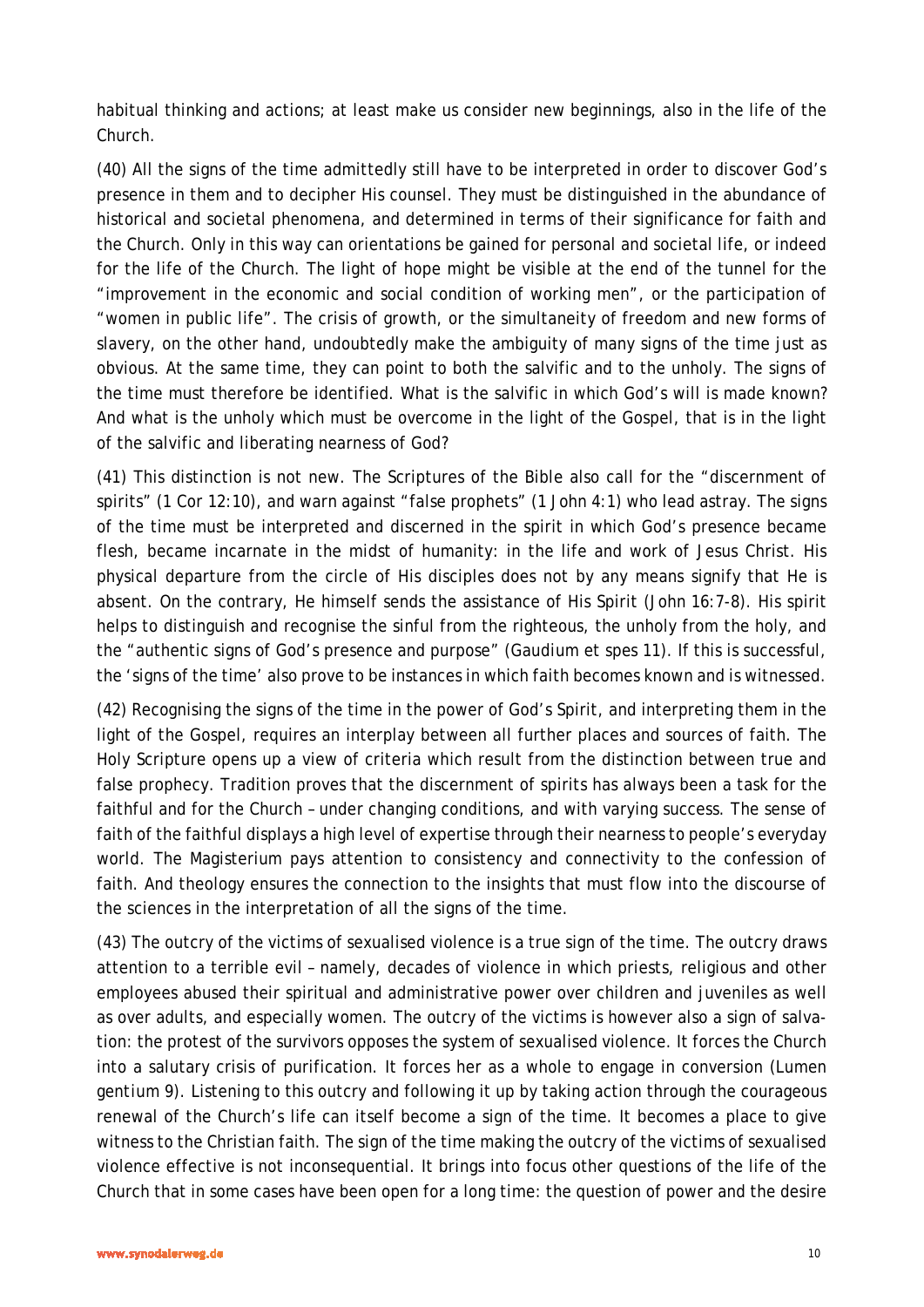for the separation of powers; the sustainability of priestly ways of life; the desire for equal access to the ministries and offices of the Church for all genders; the lack of reception of the Church's sexual morals today. They too could prove themselves to be signs of the times. They too call to be interpreted on the trail of God's presence and God's counsel. The following also applies to them: "Do not quench the Spirit! Do not despise prophetic utterances! Test everything; retain what is good." (1 Thess 5:19-21)

# *In the intuition of their faith, the members of the Christian people of God assure themselves of the truth of the Gospel.*

(44) The call of the Apostle Paul not to quench the Spirit of God was first addressed to the church in Thessalonica. As part of the canonical Scripture, it is handed down for the Church into the present day. It is therefore a reminder to all the people of God. The people of God, in all its members, is gathered into a community in order to discover the abiding presence of God in the manifold signs, and to explore His counsel: in the Scriptures of the Bible, in the traditions of the Church, and not least in the signs of the time. And it is in God's counsel itself that the whole people of God discovers and explores Him. Only all the members of the Church together compact the sense of faith necessary for this. Only in this way does the sense of faith of the faithful (*sensus fidei fidelium*) develop; only in this way does it become an open ear, a seeing eye or the sensitive touch of God. Mary, the Mother of the Lord, puts this sense of faith into words that come to life in the prayer of the Church: "My soul proclaims the greatness of the Lord, my spirit rejoices in God my saviour" (Luke 1:46-47).

(45) The sense of faith of the faithful must itself contribute to shaping their life through faith. It must not merely hear what the Church's teaching conveys as messages of faith. And it is far more than the intuitions of the faithful who are able to sense the truth of the Scripture, tradition or the Church's teaching, as it were instinctively. The sense of faith of the faithful must also examine everything itself in the Spirit of God in order to find out what is good and right. The Spirit of God inwardly directs the faithful towards what determines everyone and everything: towards the spiritually-interwoven thread of personal conduct in life, the Church as God's community of discovery and exploration – in constant conversion, and on the path of discipleship of Jesus Christ. God thus communicates again and again in the sense of faith of the faithful. In this spiritual act, the faithful adopt the truth contained in Scripture, tradition or the signs of the time, out of an inner conviction. The role models are the Saints, who themselves frequently struggled with their Church in their time, but in the midst of all adversities gave authentic witness to and inspired the faith of God's people, irrespective of their gender, of their origin, and of any office in the Church.

(46) The sense of faith of the faithful is rooted in the common priesthood of all who are baptised and confirmed. The common priesthood fundamentally allows active participation in the threefold ministry of Christ, the ministry of leading, the ministry of sanctifying, and the ministry of teaching (LG 12 and 36). For the dogmatic constitution of the Second Vatican Council on the nature of the Church, this common priesthood has very far-reaching consequences for the teaching of the Church. The common priesthood means that the people of God in its entirety "cannot err (…) They manifest this special property by means of the whole peoples' supernatural discernment in matters of faith when "from the Bishops down to the last of the lay faithful" [Augustine] they show universal agreement in matters of faith and morals" (LG 12). The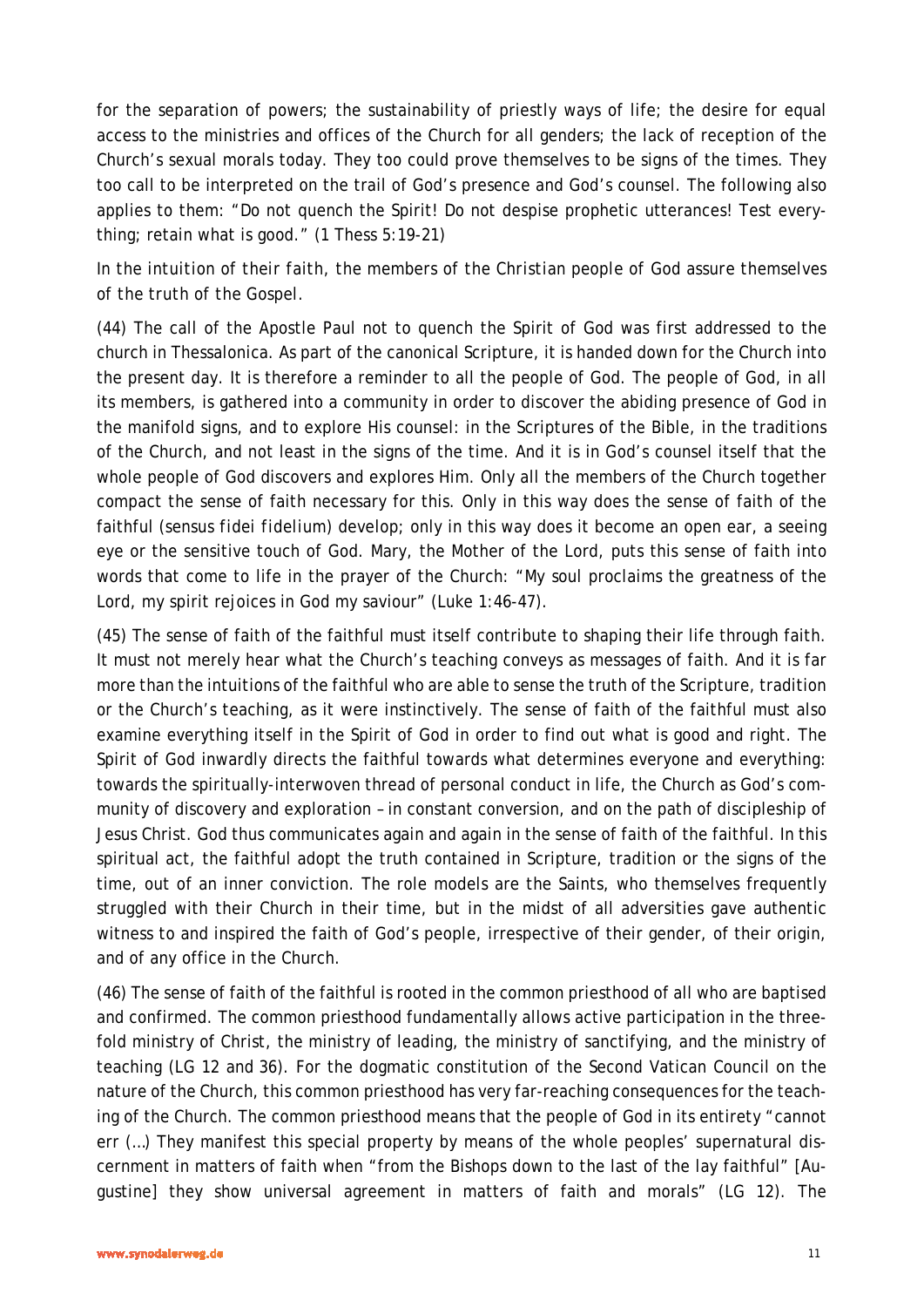sacramental ministry of the ordained priesthood represents Christ as Head of the Church and ensures the unity of the Church – in all places and through all times. In this it serves the common priesthood of all who are baptised and confirmed. This ministry is indispensable. The unity of the Church lies not in the uniformity of her members and their individual views. The unity of the Church consists in the unambiguity of her mission and of its many-voiced expressions.

(47) This unambiguity must be struggled for again and again. It is on the test bench when there is long-lasting disagreement on central questions of faith within the people of God. This becomes particularly evident when a church doctrine is not taken on board by a major section of the people of God despite many clarifications and explanations. Here too, the sense of faith of the faithful can emerge. Of course, ongoing dissent by no means automatically negates the truth of a theological insight or of a doctrine that is presented. But it does indicate that it must be examined, and if necessary further developed. It is the better arguments and more profound insights that count, and certainly not the number of loud voices or the forcefulness of powerconscious positions. Scripture and tradition never tell a tale of simple majority decisions, but much more of the striving to seek out the truth together. After such a joint quest, there are certainly also numerical votes that lead to majority decisions, for example at councils, including those where unanimity was not established. The involvement of the sense of faith of all the faithful in the other places and sources of faith prevents it being simply equated with a prevailing opinion in a present place. The sense of faith feeds on the sources of Scripture and tradition; it interprets the signs of the time, and sees itself strengthened by the Magisterium. The Magisterium, in turn, does not dictate any rules to it, but inspiredly follows its intuition. Theology encourages it through analysis and critical reflection.

(48) The common sense of faith of all the faithful is collected in the conscience of each individual faithful. This opens up the view to true and good moral acts. The sense of faith of the faithful expresses itself – guided by the Spirit of God – in particular in the "truth of conscience" (John Paul II, *Dominum et vivicantem* 31). Conscience confronts each person individually with God's direct call. He calls on him or her to unconditionally direct conduct in life towards the love of God, and of his or her neighbour. Love of God and of one's neighbour points to the conscientious insight of each one of the faithful into the common quest of all the faithful, indeed of all people of good will (GS 16). No personal judgment of conscience could have permanence if it were to close itself to the pros and cons of common considerations with others. It must allow itself to be critically questioned in cases of doubt. It is quite possible that an idiosyncratically-accentuated decision of conscience could pass its acid test in this respect. It is no coincidence that the word conscience refers to knowing together, to *con-scientia,* to *syn-eidesis*  (1 Cor 10:28). But in the end, it always appeals to the individual's own insight, to his or her own judgment, to his or her own decision. The deeply-personal, conscientious final decision about one's own way of life is binding – even if it should turn out that it was made in error. To ignore conscience, to control it from outside, to eliminate it, or even to neglect it, would be to negate the personal centre of people and their dignity that was created by God.

(49) In the "truth of conscience", the sense of faith of the faithful is an independent faculty of knowledge and judgment. The sense of faith establishes no exclusive claim of ownership of a single faithful. The sense of faith of the faithful pushes for a consensus to be reached, for a jointly-shared sense - even if such a consensus is not always reached and the community of the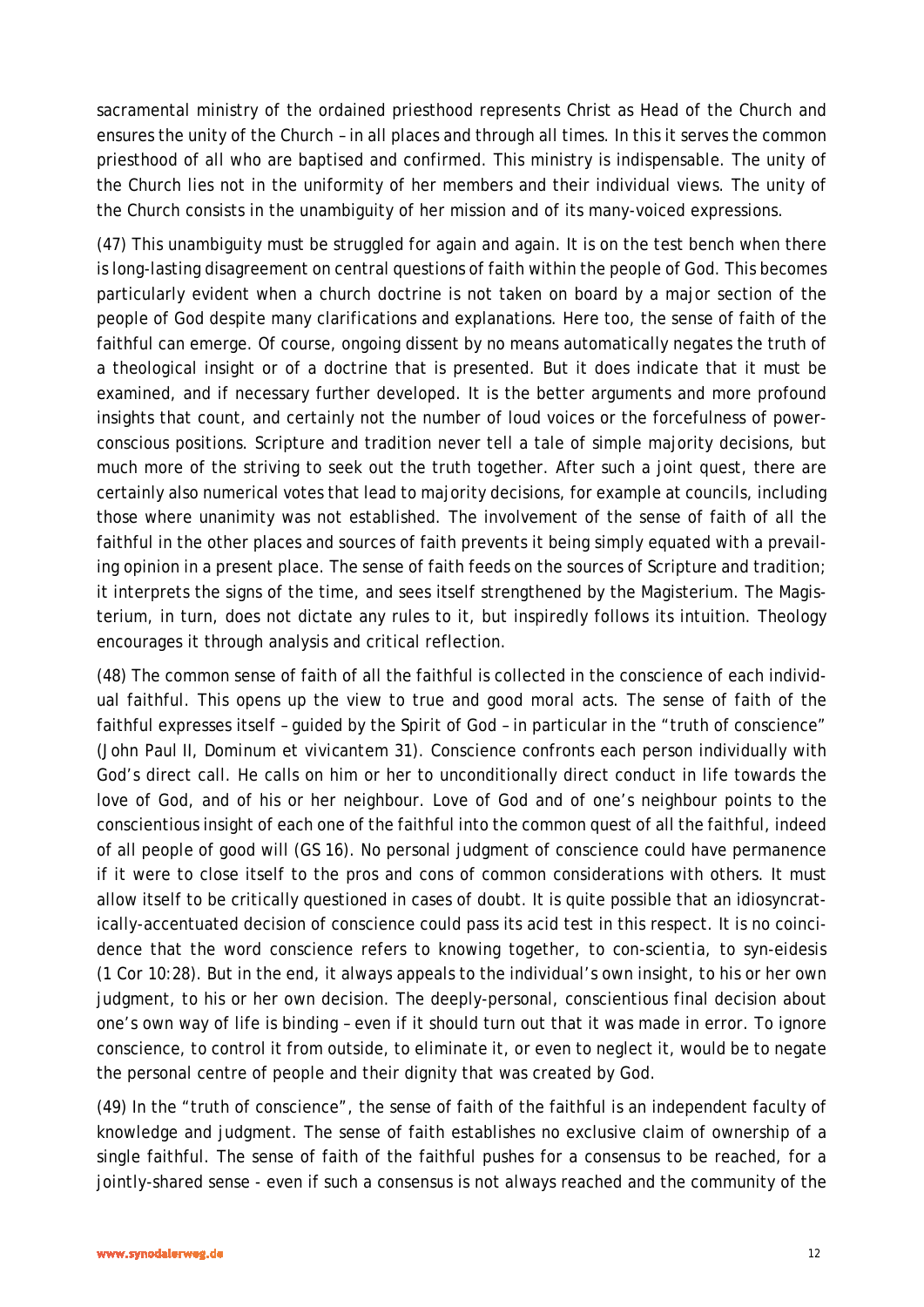faithful then has to live with dissent over a period of time. The Church is not only a community of remembrance, but also a community of dialogue. She fundamentally involves all who are baptised and confirmed. The bishops in particular are responsible for ensuring that a dialogue may take place in alignment on the essentials, and does not end in a confusion of voices. As leaders of the local churches, they are advocates of unity, and bridge-builders within the worldspanning community of dialogue. They thus serve the "truth of conscience" – the formation of conscience in the community, as well as for each individual. These special advocates and bridgebuilders can however never take their place (*Amoris laetitia* 37).

### **Taking the Magisterium and theology seriously**

(50) In common with the other witnessing instances of faith, the Magisterium and theology are dynamic variables. They are represented by people who are called in various ways to testify to and teach God's Word. The Magisterium and theology belong together from the beginning. For the Word of God is also the foundation of the magisterial proclamation. Theology is not only represented here by the scholarly discipline of that name, but ultimately by all those who are baptised who testify to their faith in various contexts, speak of their experiences with God, and pray to Him. The Magisterium and theology, as the entire body of the faithful, are bound to the revelation of God's Word, to Holy Scripture, tradition, the signs of the time, and the consensus of the whole people of God. This consensus is articulated in terms of the faith of all who are baptised. Like every other place of faith, it is founded in the Holy Spirit. *Lumen gentium* 12 stresses that the entire body of the faithful shares in Christ's prophetic office and in the Spirit of Jesus Christ, and that an inerrancy of doctrinal authority is inherent in their consensus. The inadmissibility of the personal and dialogical exercise of the Magisterium is also the foundation for the struggle of the Synodal Path for the course to be steered by the Church in our time.

(51) Tradition speaks with regard to the individual faithful of a "*sentire cum ecclesiam"*, of a feeling and breathing with the Church, to express that there is not only an outward, but also an inward relationship with the people of God. This connection can be perceived as a successful, joyful experience, or as a burdened, sorrowful one. Suffering under or in the Church is prevalent today in many, but especially among those who have fallen foul of abuse. This makes it difficult to live the joy of the Gospel and to experience the salvific dimension of the sacramentality of the Church. The Magisterium and theology need to take feeling with the Church and the *sensus fidei* seriously, given that any talk of a consensus in the Church would remain abstract without these two dimensions. Church educator Catherine of Siena showed with her letters to the Pope that the "*sentire cum ecclesiam"* also does not rule out constructive criticism of the conduct of the Magisterium.

# *The most important task of the episcopal and Papal Magisterium is the authentic proclamation of God's Word.*

(52) The leadership ministry in the people of God, which itself is in a serious crisis, is founded in this ministry of proclamation. Through baptism and confirmation all members of the Church receive a share in the priestly, royal, prophetic ministry of Jesus Christ, and are thus called in different ways to follow in the footsteps of Jesus. The ordained ministry is oriented towards and intended to serve the common priesthood of all the baptised. The bishops have been understood as vicars and ambassadors of Christ (LG 27) since the Second Vatican Council; the preaching of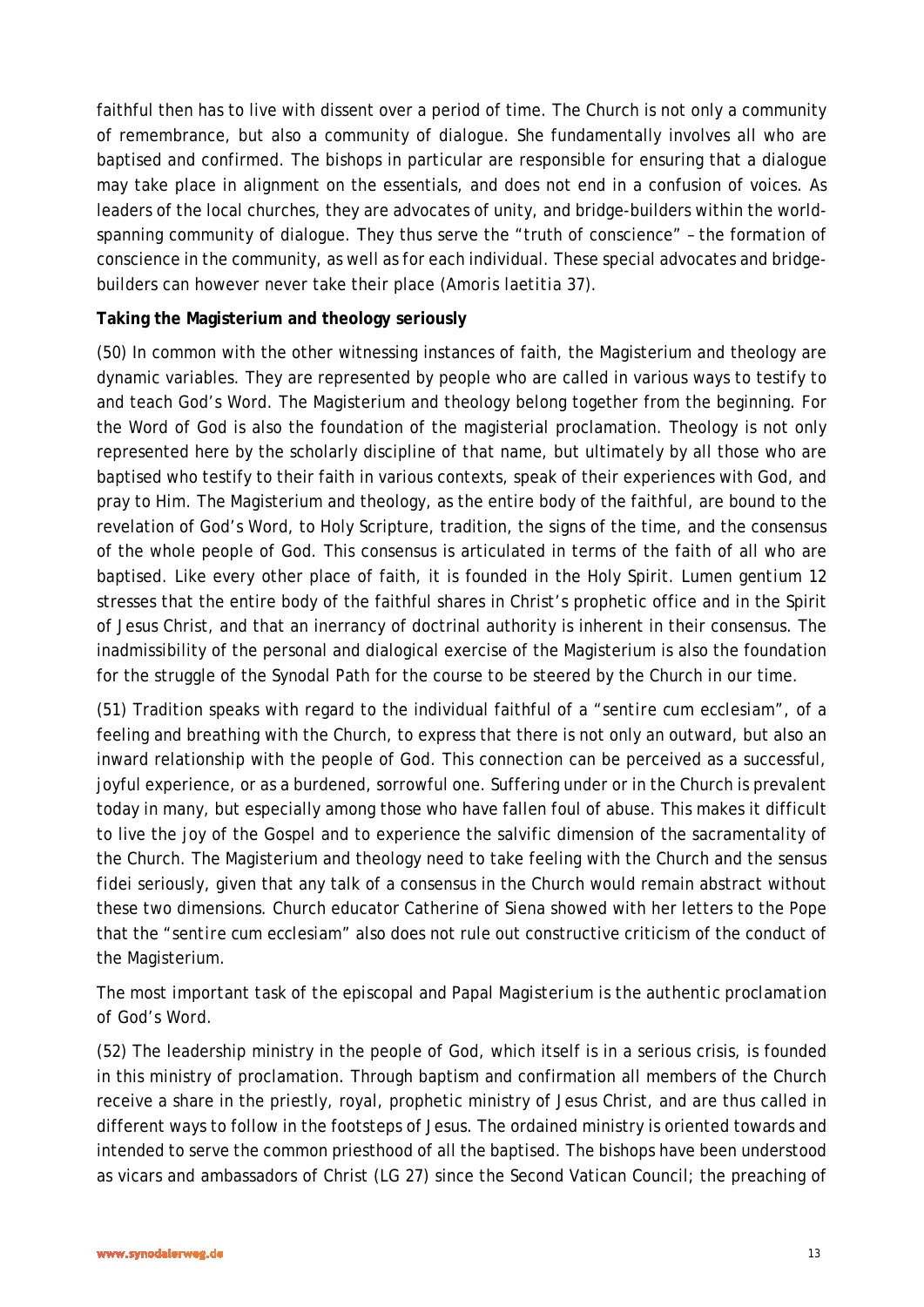the Gospel occupies an eminent place among their principal duties (LG 25). They are in collegial communion with one another, and with the Petrine office of the Bishop of Rome, and are appointed to the ministry of sanctification, teaching and leadership.

(53) Universality and regionality make up the living diversity and unity of catholicity. The form of faith changes diachronically over the epochs, and synchronously distinguishes itself due to the different manifestations of the local church. A bishop, as representative of the faith of the apostles and at the same time of the respective local church, has to give voice to this faith in the universal community of bishops. The universal Magisterium of the Church is exercised not only by the Pope, but by the whole body of bishops, under his direction and in a collegial and conciliar manner. Infallible decisions of the extraordinary Magisterium are subject to special conditions, and for good reasons form the absolute exception in the Catholic Church. The ordinary Magisterium of the Pope and the individual bishops are also required to trust in the working of the Spirit of God. It is however not exempt from possible errors, unless everyone agrees in a consensus.

(54) These forms of the exercise of the Magisterium have been supplemented by the synodal tradition at universal Church and regional level since time immemorial, and Pope Francis has declared that he wishes to enhance this. An ancient principle of the Church goes as follows: "that which affects all as individuals must be approved by all" (CIC ca. 119, 3) There is therefore a need to consider how participation of the common priesthood in future councils and at universal synodal level can be guaranteed. Unity in the Catholic understanding is no static concept. It takes place in concrete terms between ourselves and the triune God, in the diversity of the people, local churches and cultures. Unity is a gift of the Holy Spirit, and our task at the same time, for it cannot be taken for granted. We also notice this in the controversial debates within the Church, which show how lively and diverse the unity of the Church is. "It is not easy to grasp the truth that we have received from the Lord. And it is even more difficult to express it. So we cannot claim that our way of understanding this truth authorizes us to exercise a strict supervision over others' lives. Here I would note that in the Church there legitimately coexist different ways of interpreting many aspects of doctrine and Christian life; in their variety, they "help to express more clearly the immense riches of God's word". (Pope Francis, *Gaudete et exsultate* 43).

(55) The Magisterium is called to unlock the immense riches of God's Word; thus it is not a body monitoring the Church's uniformity. In connection with the preservation of unity, the Magisterium is thus entrusted with the task of enabling and protecting the legitimate diversity of faith and doctrine that has always belonged to the life of the Church and to the working of the Spirit of God. The Church's development in the 19th Century led to a strengthening of the Papacy, but also to a centralism the consequences of which are still felt today. The Magisterium had previously rather held back in theological disputes beyond conciliar decisions, and left the clarification of central questions to the theological debates that were shaped in the Middle Ages by the great traditions of the religious orders. Thomas of Aquinas spoke of the Magisterium of the bishops and the Magisterium of theology. The consequence of the First Vatican Council was that the Papal Magisterium, for apologetic reasons, increasingly claimed the task of and competence for theology for itself, and understood itself as a faith-defining defensive instance in the face of a modernity which it perceived as a threat to faith. This hindered the reception of knowledge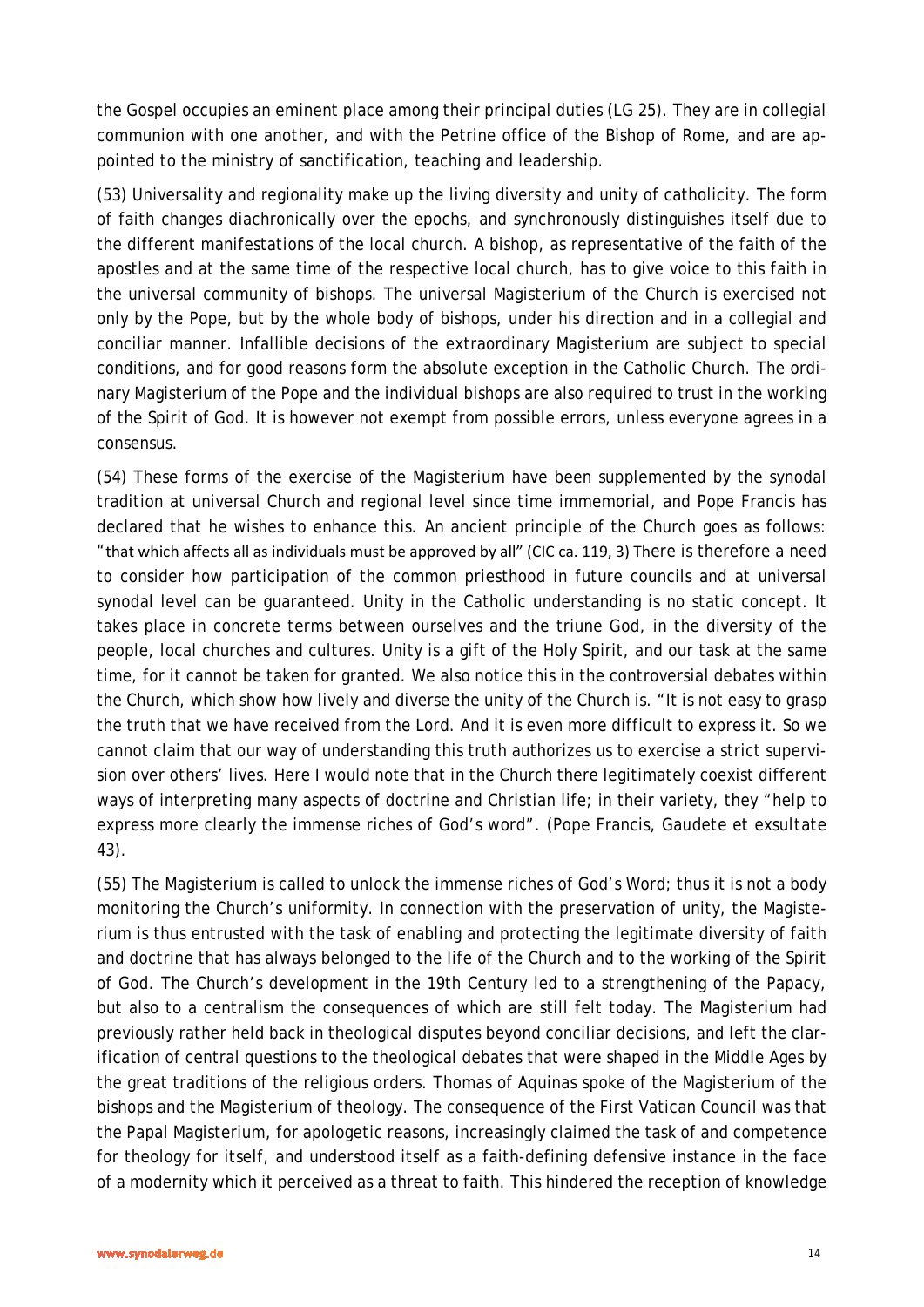from the humanities and natural sciences, and thus also prevented attempts by theology to open up new paths of faith in dialogue with contemporary thinking, and to make faith in God understandable to the people of that time.

(56) A new epoch started in the Church with the Second Vatican Council. The deliberations that took place at this Council led to a constructive dialogue within the Church and with the world, and to a new attitude towards other denominations and religions, as well as towards philosophy and atheism. The Papal Magisterium increasingly sought to establish a dialogue with theology and with the other sciences, the insights of which were now also positively received. This also led to a new flourishing of theology, the independence and specific Magisterium of which were acknowledged. The Second Vatican Council chose a clearly different language than the councils before it: no longer excluding and pronouncing condemnations, but accepting the world into God's love, and admitting of the possibility of salvation outside the Church. Thus, the language of the Magisterium today should also take into account how its words affect people.

(57) The tension between specific stipulations of the Magisterium and their reception by the faithful cannot be denied, and requires synodal clarification. The Popes and the Curia often reacted to reform-orientated synodal developments in the local churches with reserve or rejection, or did not even respond to pressing questions and urgent requests, such as the Würzburg Synod. This led to fresh disappointments and tensions. The Synodal Path notes that the Roman Magisterium also intervenes in our time in ongoing clarification processes and discussions, and insists on doctrinal positions that many faithful, including deacons, priests and bishops, far beyond Germany, no longer find comprehensible. The alienation between the Church's teachings and people's ever more complex lives that was noted by Pope Francis and the Family Synod is also becoming a massive problem in the proclamation of the Gospel for the local churches in Germany. Particular significance attaches here to adherence to the meaning of the Scriptures, to the living tradition, to the signs of the time, to research into theology, and especially to the *sensus fidei*.

(58) The specifications of the Church's doctrine are also to be critically examined by theology. If the Magisterium points out in certain questions that the Church does not have the authority to change anything, then it is necessary to examine what is at issue: Is it really a doctrinal position of the highest binding force in these cases, or a doctrine that is to be located at the top of the hierarchy of truths, or must we presume that it is a *ius divinum*, that is a divine law? Are the factual arguments put forward convincing? The authority argument alone cannot suffice here. The Synodal Path is therefore seeking new perspectives out of a pressing pastoral need. Moreover, it should be noted that even the authentic ordinary Magisterium may err where there is doubt as to whether it expresses the consensus of all in faith. This question assumes particular importance when we see that lay people and ministers worldwide are questioning a not inconsiderable number of the Church's doctrinal positions. Theology has a duty to also support the Magisterium through constructive criticism. We call to mind that Thomas Aquinas for example was by no means born as a teacher of the Church, but in fact was himself regarded extremely critically in his time because of the strength of his innovation. It is repeatedly revealed how necessary dialogue is in order to reach a consensus in our time. "Such a mission requires in the first place that we foster within the Church herself mutual esteem, reverence and harmony, through the full recognition of lawful diversity. Thus, all those who compose the one People of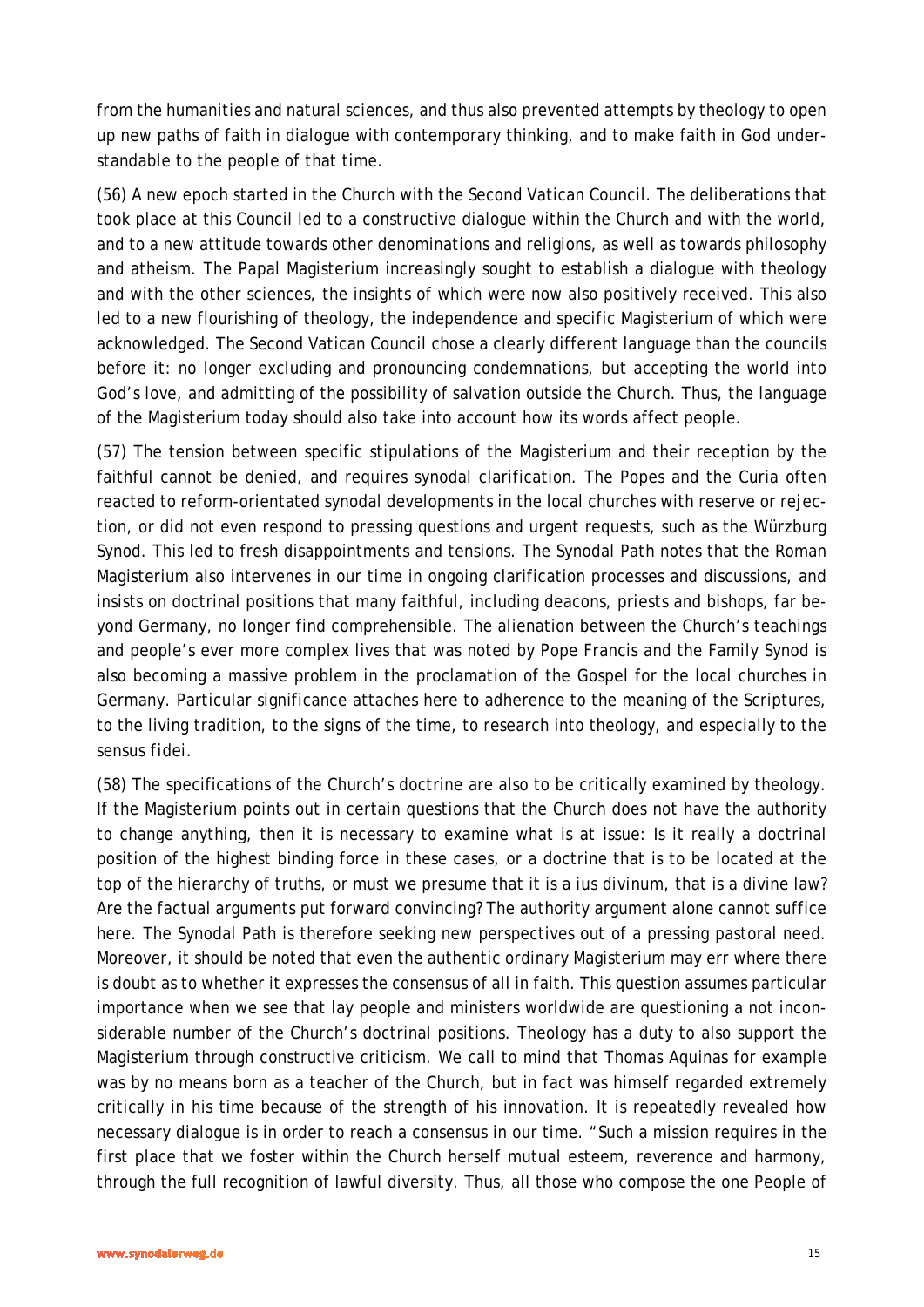God, both pastors and the general faithful, can engage in dialogue with ever abounding fruitfulness. For the bonds which unite the faithful are mightier than anything dividing them. (GS 92).

#### *Theology is included in cooperation and dialogue between all places of faith.*

(59) We recall that John Paul II rehabilitated Galileo Galilei after centuries, and called for the Holy Scripture not to be understood literally and for dialogue with the sciences to be taken seriously. The crux here is formed by the interpretation of the world from the point of view of faith, and the question of people's salvation and lives. It follows from this that the historicity and temporality of the Church's doctrinal statements are also to be taken into account. The Synodal Path therefore attempts to present theological arguments in a differentiated way. This is also to aid the Magisterium in examining previous statements in the light of scientific findings and reflections, whose inherent lawfulness is to be appreciated, and to reflect on necessary changes in teaching positions. This is at the same time a contribution to the discernment of spirits. Theology reflects faith in God in a plural way, and is tasked with permitting faith and rationality to come into their own as equals. In the same way as the Holy Scripture and tradition, theology as a science – in its exegetical, historical, systematic and practical manifestation – belongs to the witnessing instances and places of identification of the faith of the Church, along with the sense of faith of all the faithful and the Magisterium. It relies here on engaging in a dialogue with the other sciences, with which it seeks together to find the truth and its significance for people. There are different hermeneutical approaches in theology, and these themselves are open to the many schools of thought in an increasingly complex world, in order to be able to enter into a fruitful dialogue with them. Theology itself takes place in this rich plurality.

(60) "Sacred theology rests on the written word of God, together with sacred tradition, as its primary and perpetual foundation. By scrutinizing in the light of faith all truth stored up in the mystery of Christ, theology is most powerfully strengthened and constantly rejuvenated by that word." (DV 24). So just as the Church as a whole must reinterpret the text of the Holy Scripture again and again, because this text is not unambiguous, so too the soul of theology, that is the study of the Holy Scripture (DV 24), must lend a voice to the one truth founded in the mystery of God, equally in its diversity and multiplicity of meaning.

(61) In the dogmas of the Church, truths revealed by God are expressed in a historical and binding manner; they aim to illuminate and strengthen our faith. Nevertheless they are also texts with multiple meanings, and in the course of history they have to be questioned again in terms of their meaning. Council texts are often compromise texts, given that they aim to achieve consensual unanimity. This is also taught by the Second Vatican Council, the reception of which is still underway in different and conflicting paths. If its texts were not so full of suspense, we would have long since agreed on their meaning. Theology is aware of the tension of unity and diversity of such texts, of their binding nature, but also of their historicity and contextuality, which gives us food for thought. Pope Francis reminds us in this context that God has surprises in store for us again and again: There are no easy solutions when we ask in a differentiated manner for the meaning of God's Word for people in our time. "When somebody has an answer for every question, it is a sign that they are not on the right road. They may well be false prophets, who use religion for their own purposes, to promote their own psychological or intellectual theories. God infinitely transcends us; he is full of surprises. We are not the ones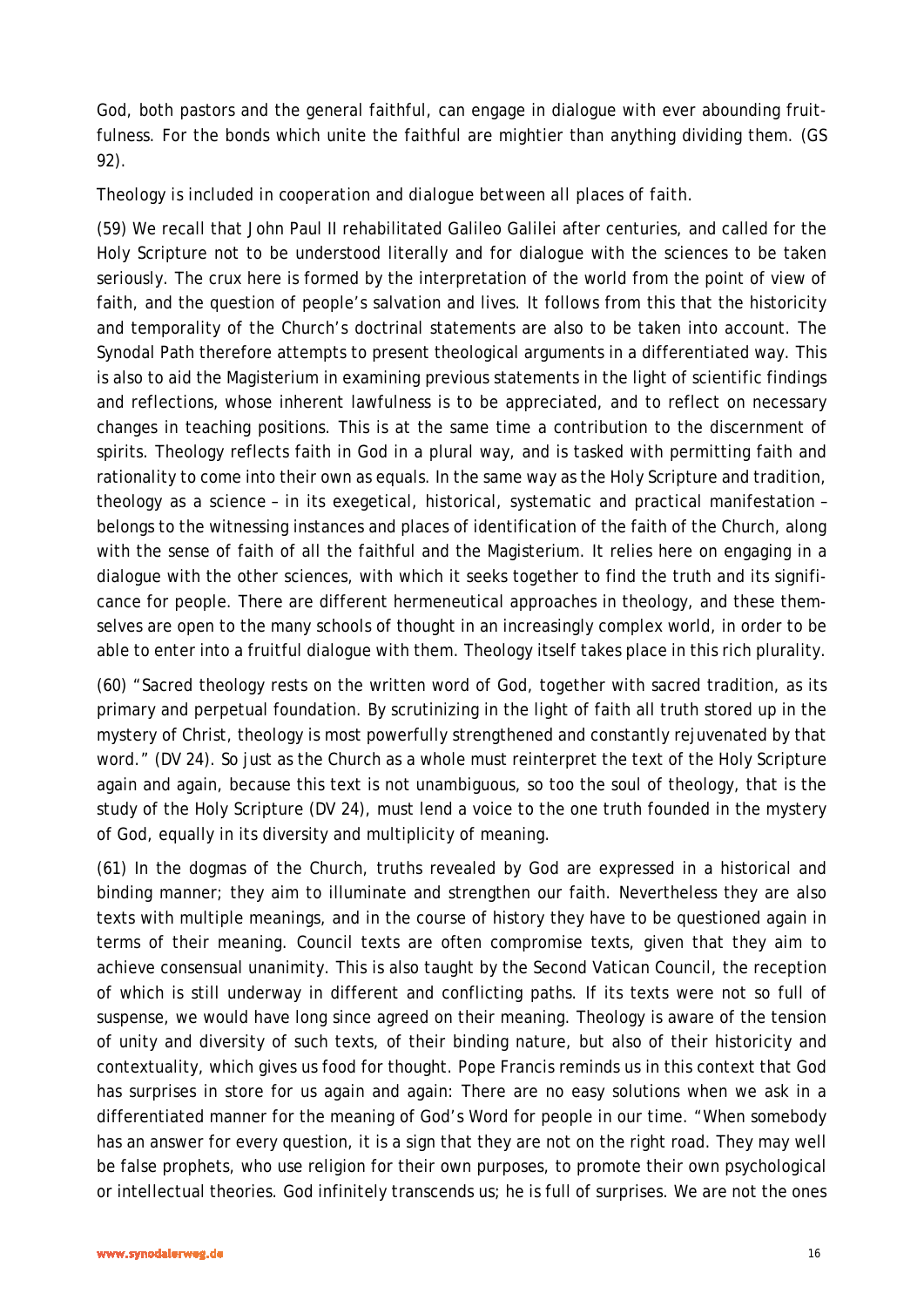to determine when and how we will encounter him; the exact times and places of that encounter are not up to us. Someone who wants everything to be clear and sure presumes to control God's transcendence." (Pope Francis, *Gaudete et exsultate* 41).

(62) In common with the other sciences, theology must accept that each answer gives rise to new questions, and that the search for the truth does not end, even if the truth has been found, until God brings time to an end. "At present we see indistinctly, as in a mirror, but then face to face. At present I know partially; then I shall know fully" (1 Cor 13:12). God's mystery is a lasting challenge for theology and for the Church as a whole. It leads to a properly understood self-critical attitude of humility in which one's own interpretations and convictions are placed into perspective again and again, i.e. they are referred back to the mystery of God's boundless love. Even if He is infinitely close to all people, He at the same time transcends all human thinking capacities. Theology is thus also tasked with countering fundamentalist temptations where positions of individuals or groups are to be made absolute and not subject to debate in such a way as to make it incapable of dialogue. A self-correction emerges in the scientific community of theology via the critical scholarly discourse. A critical counterpart is also needed in dialogue with the Magisterium, that is for both partners in the dialogue.

### **III. Deliberating and deciding in the power of the Spirit**

(63) Theological criteria have been identified in this text which guide the work of the Forums of the Synodal Path and the drafting of their resolutions. They aim to open up spaces for new paths, and show that there may be changes in the Church, indeed that there must be changes in times of crisis. How else could one speak of a serious conversion?

(64) The concept of transformation is of central significance not only in the celebration of baptism and Holy Mass. It is the guiding concept for a Christian life: All are called by God to be constantly changed and transformed by His love. How does this happen? Is there really change, or do we ultimately cling to the same familiar patterns, structures and attitudes? Does the Synodal Path really bring about change? If there is no transformation, the Church becomes rigid; she betrays the living God and the people who are seeking God today.

(65) The Church is a royal priesthood, a holy nation under God, so that they may announce the great acts of God in the name of Jesus Christ (Ex 19:3; 1 Peter 2:9). She is "in Christ like a sacrament or as a sign and instrument both of a very closely knit union with God and of the unity of the whole human race" (*Lumen gentium* 1). Because of her holy origin, from which she can constantly draw strength, the Church can be called holy in spite of all her shortcomings. She lives by the promise so that she cannot be destroyed by the forces of evil (Matthew 16:18- 19).

(66) The reference to the holiness of the Church, which can only be founded in God alone, is connected with the reference to her sinfulness. The knowledge of the Church's sinfulness must not be used in today's crisis as an argument to simply carry on as before because sin and guilt have always been part of her. On the contrary: If the Church takes her own theology of repentance seriously, radical self-criticism, honest repentance, open confession of guilt and a genuine change of direction in her attitude, her actions and, where necessary, also in the change of